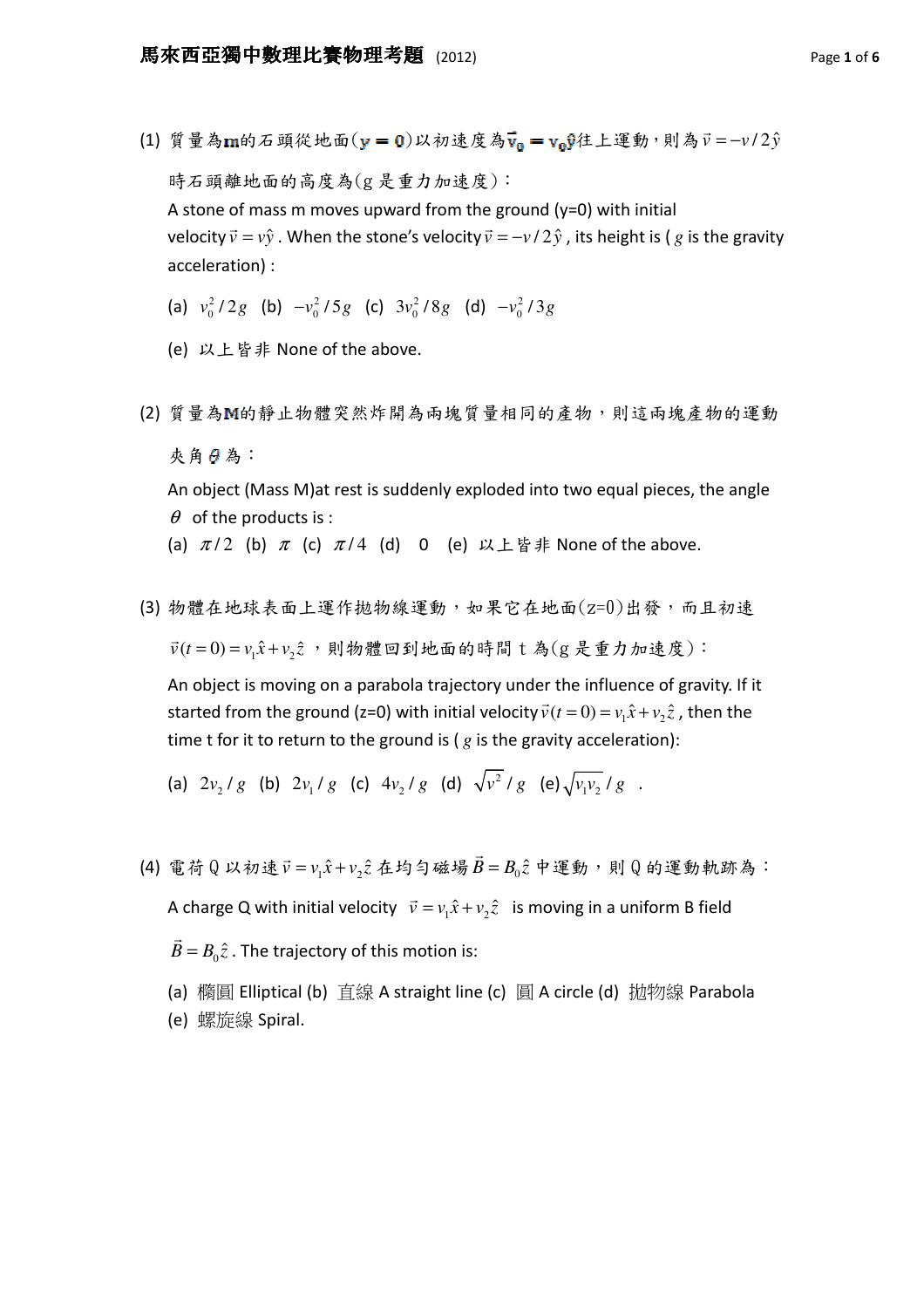- (5) Kepler 第二運動定律的敘述為"行星再繞太陽運動時,他單位時間掃過的面 積是一個定值"。這個結果是由於: Kepler's second law states that " The planet goes around the sun by sweeping equal area in the same amount of time". This result is due to : (a) 能量守恆 Energy conservation
	- (b) 動量守恆 Momentum conservation
	- (c) 動量不守恒 Non-conservation of momentum
	- (d) 角動量不守恆 Non-conservation of angular momentum
	- (e) 以上皆非 None of the above.
- (6) 物體在地球表面從高度 h<sub>1</sub> 以速率 ν<sub>1</sub> 往下掉,則當 **v = 2** ν<sub>1</sub> 時物體的高度 h<sub>2</sub> 為: Something is dropping down at a height  $h_1$  to a lower height  $h_2$  with initial speed  $v_1$ . When the speed of it becomes  $\mathbf{v} = 2v_1$ , then the height  $h_2$  is:
	- (a)  $3v_1^2/2g$  (b)  $h_1 3v_1^2/2g$  (c)  $h_1 + 3v_1^2/2g$  (d)
	- (e)  $3v_1^2/g h_1$ .
- (7) 質量為 m 的物體A 在有摩擦力的平面上撞上了一個靜止的物體 B(其質量也是 m)。如果在撞上的那一剎那 A 的速率為 v<sub>1</sub>,而且摩擦力為 f,B 在碰撞後沿 A 原來的運動方向移動,則 B 可以走的距離為: An object A is sliding on a frictional surface and collides with another object B which is at rest. Assuming m being the mass for both objects and f is the magnitude of friction force, if at the time of collision A's speed is  $v_1$  and B move along the direction which A move along before the collision, then how far can B move after collision:
	- (a)  $mv_1^2/f$  (b)  $mv_1^2/2f$  (c)  $2mv_1^2/f$  (d)  $mv_1^2/4f$  (e)  $f/2mv_1^2$
- (8) 兩個彈簧(一樣的彈性常數 k)一起拉一個物體(質量為 m),並使物體作簡偕運 動。如果在最大位移 X<sub>0</sub>時,一根彈簧突然斷掉,則這個物體在後來的運動中 最大的位移為:

Two springs of the same force constant k is pulling a mass m and the object is oscillating. If at a later time when the object is having maximum displacement  $X_{0}$  one of the spring is broken and the object only experiences the force of one spring. The amplitude of the oscillation after breaking off one spring is: (a)  $2X_{0}$ (b)  $X_0/2$  (c)  $X_0$  (d)  $X_0/4$  (e) 以上皆非 None of the above.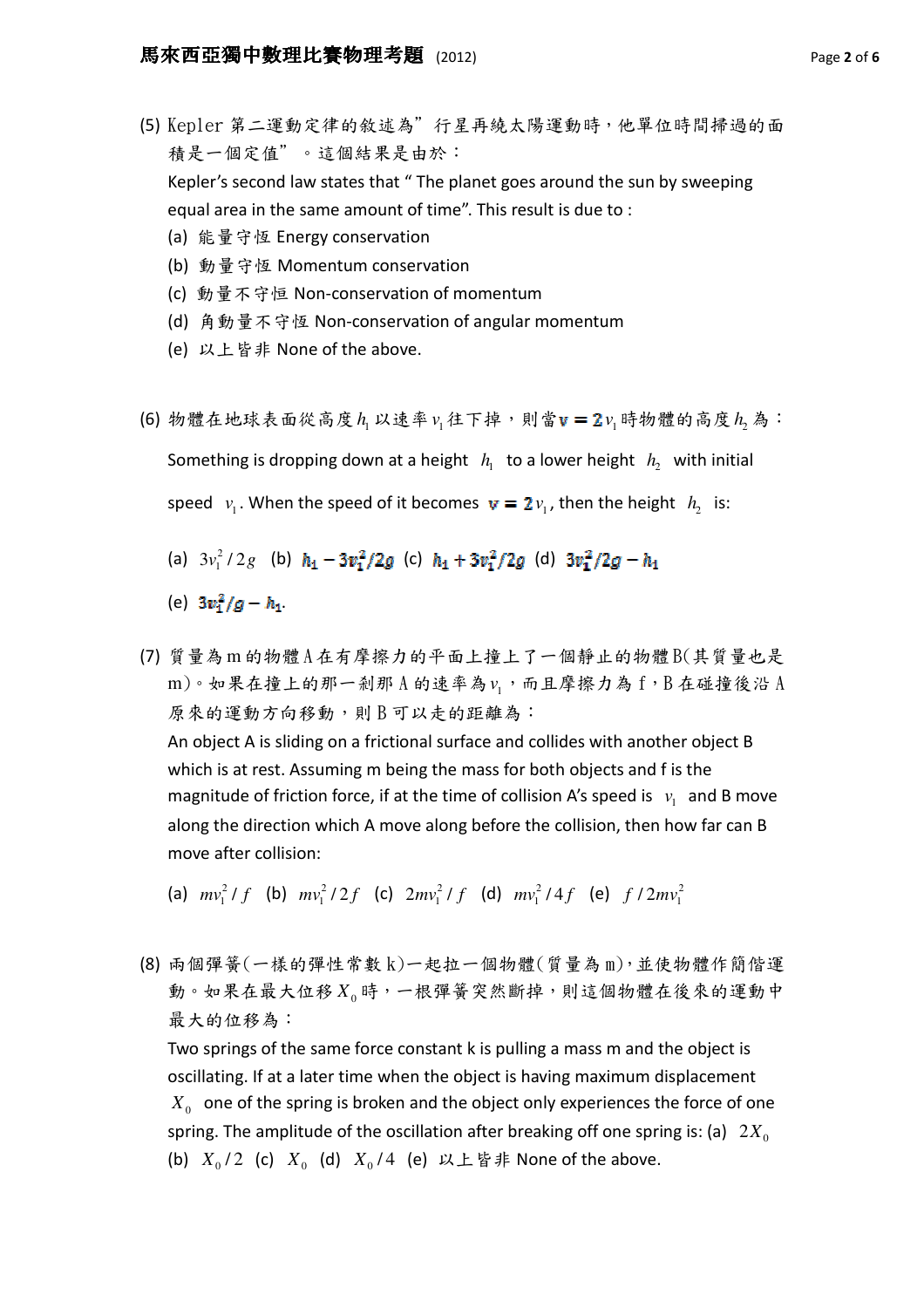(9) 在溫度 T=0℃ 時 1 莫爾(mole)的裡想氣體之能量為:

 $(\text{.}$  滋 曼 常 數  $k_{\textit{\tiny{B}}} = 1.38\times10^{-23}\,J$  /  $K$  ,  $\;$  Avogadro constant  $\textit{\textbf{N}}_{\textsf{A}} = 6.022\times10^{23}$  mol $^{-1})$ 

One mole of ideal gas at temperature T= 0oChas energy E

(The Boltzmann constant is  $k_B = 1.38 \times 10^{-23} J/K$  , Avogadro constant  $N_A =$  $6.022\times10^{23}$  mol<sup>-1</sup>)

(a)  $3.4 \times 10^3 J$  (b)  $500 J$  (c)  $1 \text{ eV}$  (d)  $280.6 J$  (e)  $6.023 \times 10^{23} J$ .

(10) 雙原子氣體的比熱為:

The molar specific heat of diatomic gas is:

- (a)  $7R/2$  (b)  $R/2$  (c)  $2R/3$  (d)  $5R/2$  (e) R.
- (11) n 莫爾的理想氣體等溫膨脹,其體積由 $V_0$ 膨脹為  $2V_0$ ,則氣體對外界所作的 功為:

n mole of ideal gas is isothermal expanded from  $V_0$  to  $2V_0$ . The work done by the gas to the environment is:

- (a)  $nRT$  (b)  $-nRT \ln 2$  (c)  $-nRT \ln(1/2)$  (d)  $(RT)^n$
- (e) 以上皆非 None of the above.
- (12) 對裡想氣體的等容比熱C<sub>v</sub>及等壓比熱C<sub>p</sub>而言,以下何者為正確?

For the specific heats  $C_{\text{v}}$  at fixed volume and  $\left|C_{\text{v}}\right|$  at fixed pressure, which of the following statements is correct?

(a)  $C_v < C_n$  (b)  $C_v = C_n$  (c)  $C_v > C_n$  (d)  $C_v = 2C_n$  (e)  $C_v = C_n / 2$ .

(13) 波有干涉現象,它發生的正確原因是來自於以下哪一個敘述?

The interference phenomenon of wave is due to which of the following statement?

- (a) 波可以疊加 wave can be superimposed
- (b) 波的強度可以相加 Intensity of wave is additive
- (c) 波在介質中運動 Wave is moving in medium
- (d) 波速不變 the speed of wave is a constant
- (e)  $f \lambda = v$ .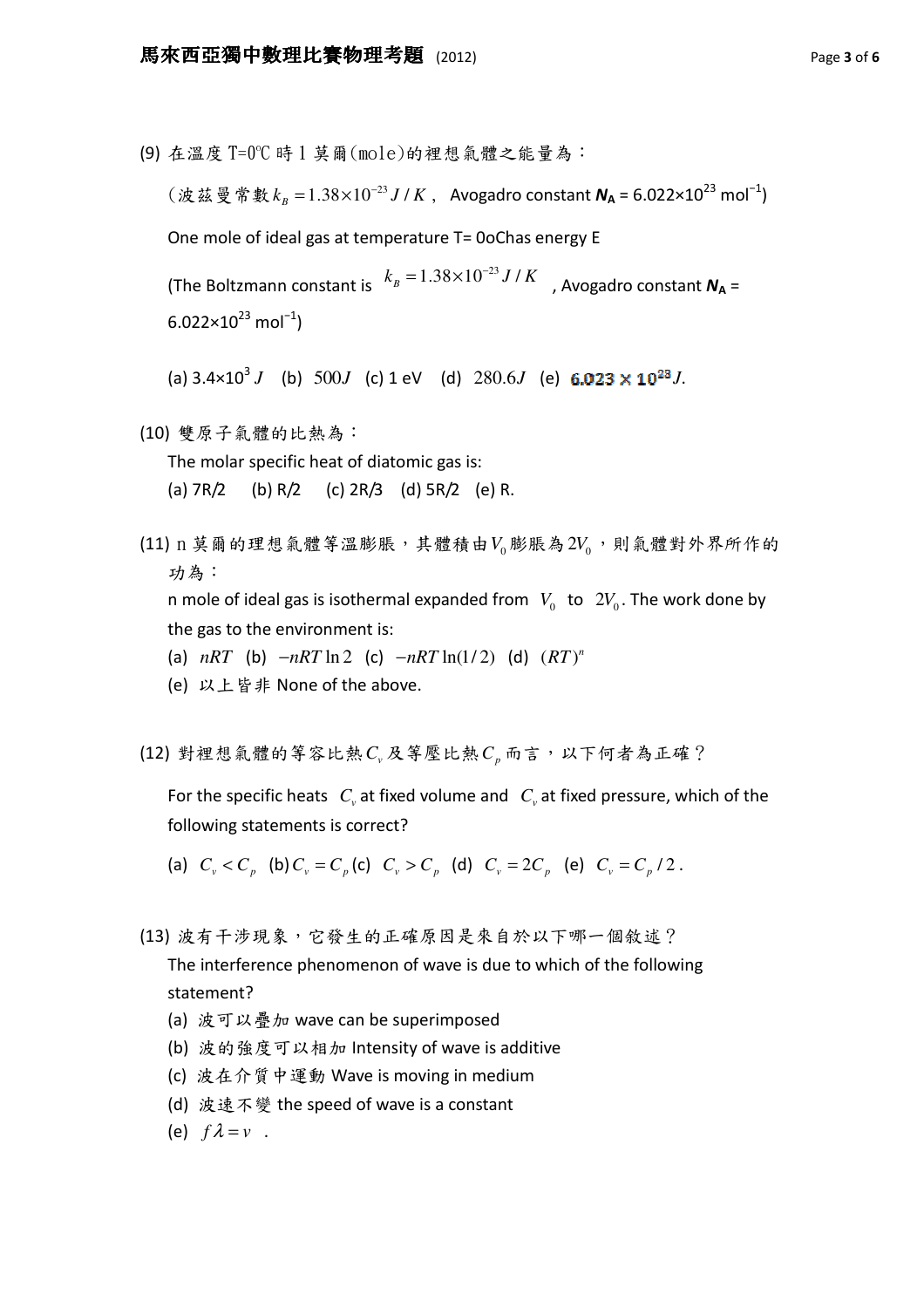(14) 兩個電荷(電量為 0)在平面上,它們的座標分別為(a,0,0) 和(-a,0,0),則在  $\nabla$ 軸上任何一點(0, v,0)的電位為: Two particles of the same charge Q are located at  $(a,0,0)$  and  $(-a,0,0)$ , the electric potential at any point  $(0, y, 0)$  on the y-axis is:

(a) 
$$
\frac{Q}{4\pi\varepsilon_0\sqrt{a^2 + y^2}}
$$
 (b) 0 (c)  $\frac{Q}{2\pi\varepsilon_0\sqrt{a^2 + y^2}}$  (d)  $\frac{Q}{4\pi\varepsilon_0(a^2 + y^2)}$ 

(e) 以上皆非 None of the above.

- (15) 兩個電阻與並聯在一起 $(R_{\text{l}} > R_{\text{2}})$ ,再與一個電池(電動勢為 $V_{\text{0}}$ )連成通路, 則在每一個電阻上所消耗的功率分別為 P1與 P2。以下何者正確? Two resistors  $\ R_1$  and  $\ R_2$  in parallel are connected to a battery with electromotive force  $V_0$  . If  $R_1 > R_2$  which of the below statement is correct for the powers of these resistors  $P_1$  and  $P_2$ ?
	- (a)  $P_1 > P_2$  (b)  $P_1 = P_2$  (c)  $P_1 = R_1 V_0^2$  (d)  $P_1 < P_2$
	- (e) 以上皆非 None of the above.
- (16) 電荷 Q 在均勻的電場及磁場中運動,如果電場與磁場平行,而且電荷由靜止 開始運動,則電荷運動的軌跡為:

A charge Q is moving in Uniform electric E and magnetic field B. If E and B are parallel and the charge starts at rest then the motion is:

- (a) 雙曲線 hyperbolic
- (b) 等加速度運動 Linear accelerated
- (c) 圓周運動 uniform circular motion
- (d) 拋物線 parabolic
- (e) 以上皆非 None of the above.
- (17) 質量為 m 帶電量為 q 的電荷在均勻磁場  $\vec{B} = B\hat{z}$ 中運動,如果電荷的初速度與

 $\rightarrow$ 

 $\rightarrow$ 

磁場垂直,則 q 的運動周期 T 為:

A charged Q of mass m moves in a uniform magnetic field  $\overline{B} = B\hat{z}$ . If the initial speed is perpendicular the B field the period T of the is motion is:

(a)  $\frac{qB}{m}$  (b)  $\frac{qm}{p}$  (c)  $qB$  (d)  $\frac{qB}{2m}$  (e)  $qmB$ .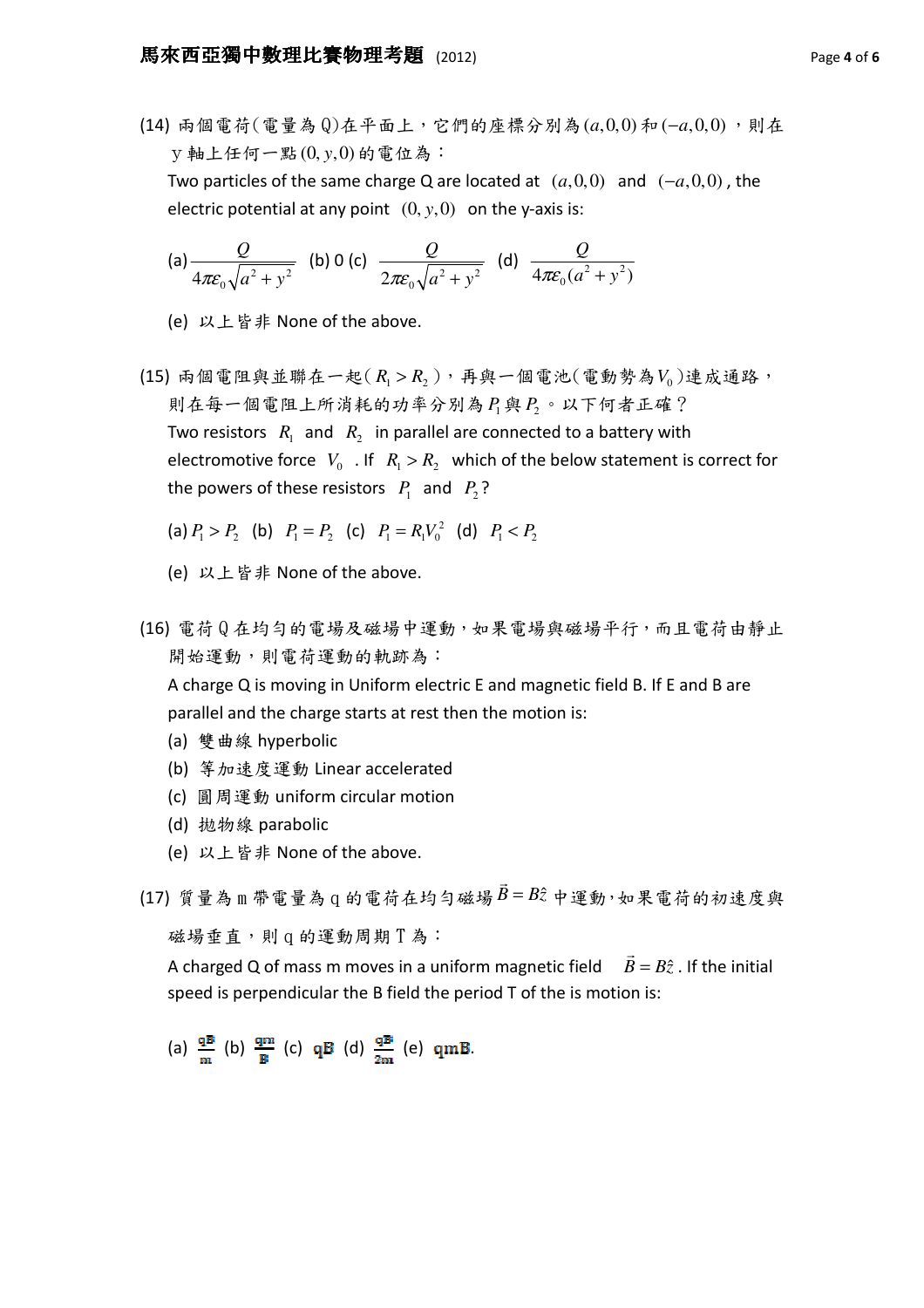(18) 一塊小磁鐵在一根長度為 空心的銅管中由靜止往下掉,如果忽略空氣阻 力,則他到達管底時與自由落體比較,以下敘述何者錯誤?

A small piece of magnet is falling through a hollow copper tube with length ℓ. By neglecting the friction of air and comparing with free fall, at the bottom of the tube which of the statement is incorrect?

- (a) 兩者速度不相等 Two motions have different speeds
- (b) 在管中的磁鐵速度比較快 the magnet in the tube moves faster
- (c) 在管中的磁鐵速度比較慢 the magnet in the tube moves slower
- (d) 重力位能一樣 the gravitational potential are the same
- (e) 管中的磁鐵有受到外力 the magnet in the tune feels magnetic force.

 $(19)$  將一個電容 $C = 1 \mu F$  的電容器用  $30V$  來充電, 則它可以儲存的能量為: A capacitor  $C = 1 \mu F$  is charging with a battery of 30 V. The energy storages in the capacitor is:

- (a)  $3 \times 10^{-5} J$  (b)  $9 \times 10^{-4} J$  (c)  $4.5 \times 10^{-4} J$  (d)  $1.5 \times 10^{-5} J$
- (e) 以上皆非 None of the above

 $(20)$  兩個相同的平行板電容器 $C_1 = C_2 = 1 \mu F$ 。如果一開始時各有電荷分別為  $Q_1 = 1 \mu C$ ,  $Q_2 = 0.5 \mu C$ , 如果把帶有相同電荷符號的帶電板互相連接,則連 接之後電容器上的電壓為: Two parellel plate capacitors  $C_1 = C_2 = 1 \mu F$  carry charges  $Q_1 = 1 \mu C$ ,  $Q_2 = 0.5$  $\mu$ C respectively. If the plates of the sign of charge are connected together, the electric potential on the capacitors is:

(a) 0.75V (b) 1.5V (c) 2V (d) 3V (e) 以上皆非 None of the above.

(21) 如果一個電路中有電阻 R、電容器 C 及感應線圈 L 串聯在一起,則他們對應 的阻抗 Z 為:(ω 為電流的頻率)

A circuit with Resistor R , Capacitor C and Inductor L connecting in parallel has the Impedance Z equals to: ( $\omega$  is the frequency of current.)

- (a)  $R + \omega L$  (b)  $R \omega L + 1/\omega C$  (c)  $\sqrt{R^2 (\omega L 1/\omega C)^2}$
- (d)  $\sqrt{R^2 + (\omega L + 1/\omega C)^2}$  (e)  $\sqrt{R^2 + (\omega L 1/\omega C)^2}$ .